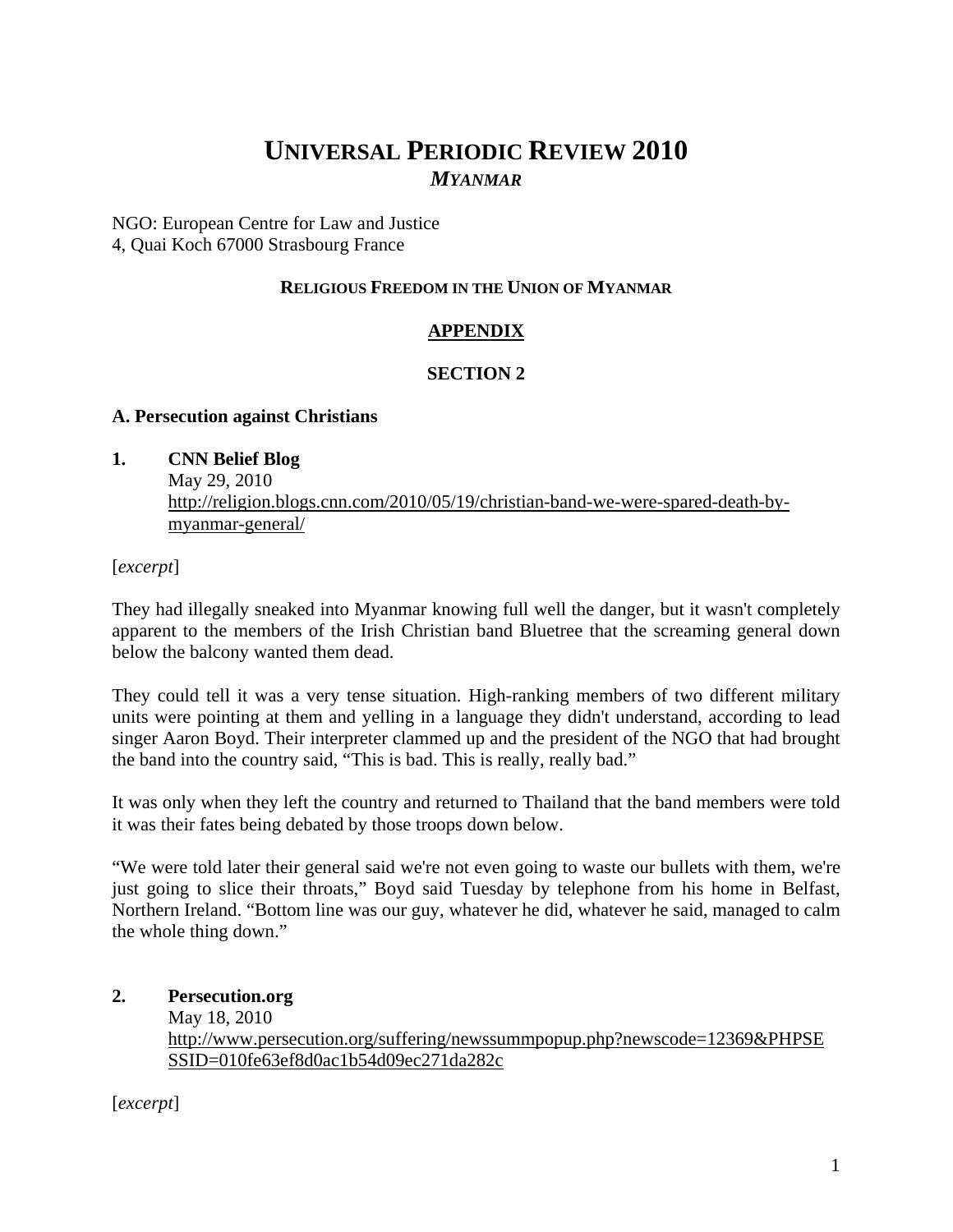In early 2010 I ventured into Karen State, the disputed territory between the Burmese regime and ethnic Karens. Here in a jungle camp I visited the Karen soldiers defending their people who are trying to rebuild their villages. The area is located near the Thai border and the villages were attacked with mortars and burned by Burmese troops in 2009. The village defenses were impressive given the KNU [Karen National Union] is virtually unsupported by other countries. Burma on the other hand receives an ample supply of weapons and military hardware from many countries including China, Russia and North Korea.

The KNU have taken upon it themselves to reintegrate their refugees back to their ancestral lands, with a Karen volunteer force to defend the returnees from further attacks. Village life offers a welcome change for former refugees who can escape the drudgery of refugee camps that are now birthing a second generation of stateless people. The rebuilding was work in progress however and charred remains of destroyed huts could still be seen. There were even markers pointing out areas yet un-cleared of Burmese landmines.

In the nearby military camp I met the commander of these "Special Force" troops guarding the villages. The commander was none other than the son of legendary Karen General and former KNU president Bo Mya. General Mya began his career in World War II fighting with the British having served with the famous 136 Brigade.

## **3. U.S. Commission of International Religious Freedom 2010 Annual Report – Myanmar**  May 2010

http://www.uscirf.gov/images/ar2010/burma2010.pdf

[*excerpt*]

In the past year, minority religious groups, especially Muslims and Christians, continued to face serious abuses of religious freedom and other human rights by the military. In some localities, military commanders have conscripted members of ethnic and religious minorities against their will for forced labor. Those who refuse conscription are threatened with criminal prosecution or fined. Those who do not carry out their tasks have been shot or beaten to death. Christians and Muslims have been forced to engage in the destruction of mosques, churches, and graveyards and to serve as military porters. They reportedly have also been forced to "donate" labor to build and maintain Buddhist pagodas and monasteries. There are reports from NGOs and international media that two Muslim activists seeking to document religious freedom and related human rights violations were arrested. Their whereabouts are unknown.

. . .

Christian groups in Burma continue regularly to experience difficulties in obtaining permission to build new churches, hold public ceremonies or festivals without permission, and import religious literature. A government regulation promulgated in early 2008 bans religious meetings in unregistered venues, such as homes, hotels, or restaurants.

In January 2009, the SDPC took steps to enforce the regulation, ordering 100 churches and religious meeting places in Rangoon to stop holding services and forcing Protestant leaders to sign pledges to that effect. There are additional reports of church closings in Mandalay.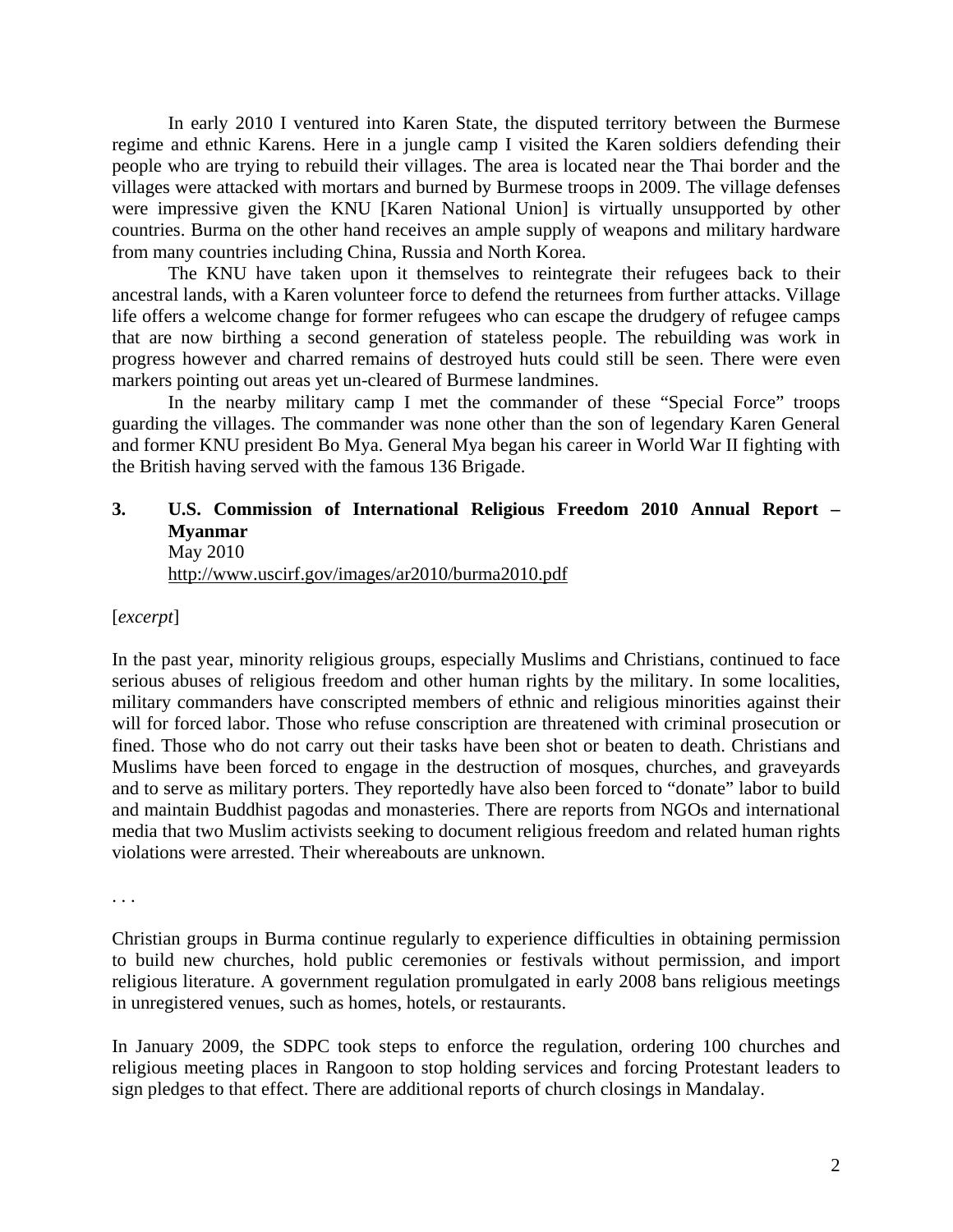Christian groups in ethnic minority regions, where low-intensity conflicts have been waged for decades, face particularly severe and ongoing religious freedom abuses. The Burmese military has destroyed religious venues, actively promoted conversion to Buddhism, confiscated land, and mandated forced labor. The Chin, Naga, Kachin, Shan, Karen, and Karenni peoples, each with sizable Christian populations, have been the primary targets of these abuses. In the past year, for instance, authorities in Kachin state halted attempts by the Shatapru Baptist Church to build a Christian orphanage. In late 2007, a military general in Shan state confiscated land from a Catholic diocese and destroyed the home of the bishop. No compensation has been awarded. In ethnic minority areas, Christians are required to obtain a permit for any gathering of more than five people outside of a Sunday service. Permission is regularly denied, or secured only through bribes.

There are credible reports that government and military authorities continue efforts actively to promote Buddhism among the Chin and Naga ethnic minorities as part of its pacification program. Although forced conversions reportedly have decreased in recent years, refugees continue to claim that government officials encourage conversion though promises of economic assistance or denial of government services. Chin families who agree to convert to Buddhism were offered monetary and material incentives, as well as exemption from forced labor. Chin women are particularly vulnerable, as there are a growing number of credible reports that the Burmese military encourages or condones rape by its soldiers as an instrument of war. Burmese Buddhists soldiers are also offered financial and career incentives to marry and convert Chin Christian women.

Chin Christians claim that the government operated a high school that only Buddhist students could attend; students were guaranteed jobs upon graduation. Also, NGOs reported that Christian students in the Kachin state are not only forced to learn the Burmese language, but to become Buddhist, without their parents' knowledge or consent.

In 2007, a Christian pastor was arrested for writing a letter to General Than Shwe, the chief of the military junta, urging an end to the persecution of Christians. Naga Christian refugees leaving Burma report that members of the army, together with Buddhist monks, closed churches in their villages and attempted to force adherents to convert to Buddhism.

Over the past five years, the Burmese military has expanded operations against ethnic minority militias in parts of eastern Burma, reportedly destroying schools, hospitals, religious sites, and homes, killing civilians, and raping women. New refugees have entered India and Thailand, where they face squalid conditions and possible forced relocation. According to international media and NGO reports, an estimated 100,000 Chin Christians fled to India during the past year, in hopes of escaping persecution. In early January 2010, international NGOs reported that more than 2000 Karen villagers were forced to flee following attacks by the Burmese Army.

#### **4. A BBC News Broadcast posted on the BBC News website**  18 April 2010 http://news.bbc.co.uk/2/hi/asia-pacific/8626008.stm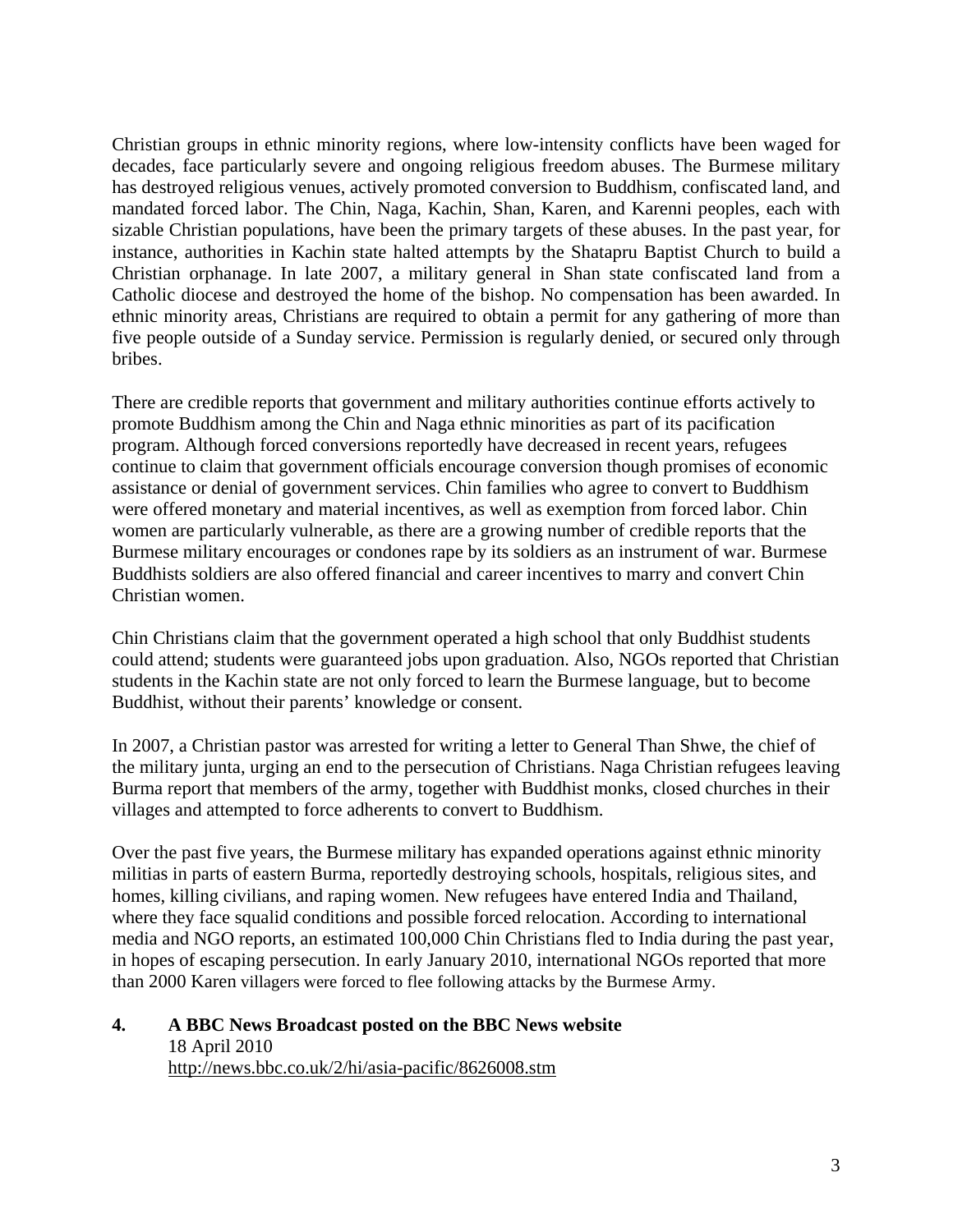#### [*excerpt*]

The Chin are mainly Christians, having converted to the faith when the British ruled the area before independence after World War II.

 The Chin are unsafe in Burma and unprotected in India, but just because these abuses happen far from Delhi and Rangoon does not mean the Chin should remain 'forgotten people'

Human Rights Watch The persecution of the Chin dates back to the military takeover of Burma in the 1960s.

According to the US State Department, Burmese troops and officials have tried to forcibly convert the Chin from Christianity to Buddhism.

They have also destroyed churches, and arrested and even killed Christian Chin clergy, who now often work undercover.

The Chin also suffer from acute food shortages.

The United Nation's World Food Programme believes that food consumption in Chin State is the lowest in Burma. In recent years food shortages have been further exacerbated by a plague of rats, which have devastated Chin crops.

There is little in the way of medical facilities in Chin State. The villagers said that they had not seen a doctor for 10 years.

The Christian NGO Free Burma Rangers is one of the few sources of medical aid.

They give training to local volunteers who take basic drugs and medical equipment to the remote villages. The danger of running into a Burmese army patrol is ever present.

Free Burma Rangers give medicines to the Chin in secret "If they catch us they will kill us," one volunteer inside Burma said.

In the neighbouring Indian state of Mizoram, Chin refugees receive little help from the Indian authorities or aid agencies.

Instead they face discrimination and hostility, and are often forcibly repatriated to Burma.

"The Chin are unsafe in Burma and unprotected in India, but just because these abuses happen far from Delhi and Rangoon does not mean the Chin should remain 'forgotten people'," said Human Rights Watch in its report.

Burmese refugees from other persecuted ethnic groups who can flee from the south and east of the country into neighbouring Thailand receive international help and assistance.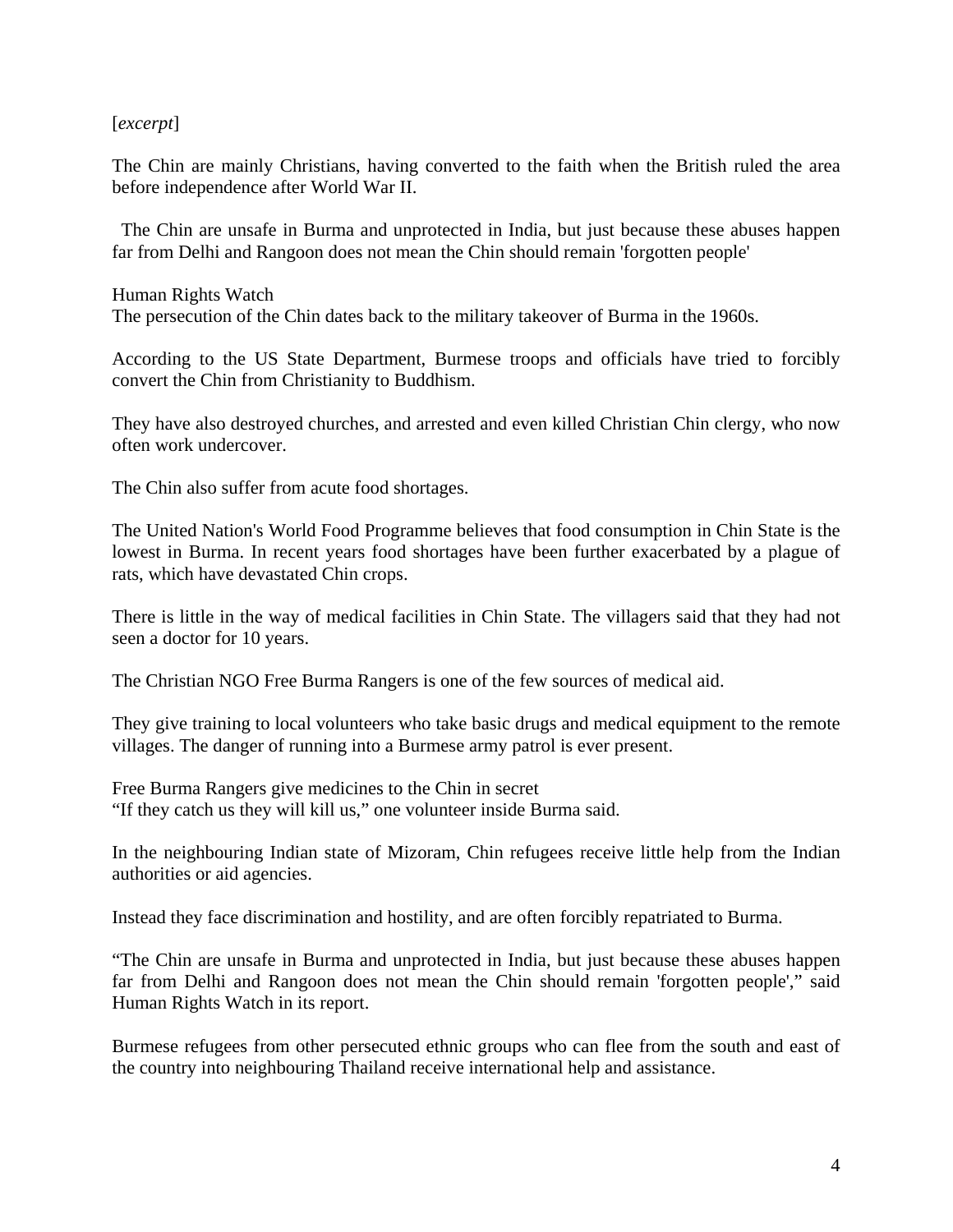Human Rights Watch has called for better treatment for the Chin and for Chin refugees who arrive in India.

Burma's military rulers intend to hold an election later this year, but most opposition leaders are banned from taking part.

The most famous is Aun Sang Suu Kyi, whose National League for Democracy (NLD) won a landslide victory in the elections of 1990.

Burma's military leaders refused to accept the results and she has spent most of the last two decades in detention. The NLD says it will boycott these elections.

Amnesty International has warned that ethnic groups, like the Chin, face increased repression at the hands of the Burmese military.

The Burmese regime has previously denied repressing ethnic groups.

## **5. Persecution.org**

6 January 2009 http://www.persecution.org/suffering/newsdetail.php?newscode=11616

[*excerpt*]

More than 2,000 Karen villagers have been forced to flee their homes in the past week following attacks by the Burma Army, according to the Free Burma Rangers (FBR), a relief organization working in the conflict zones of eastern Burma.

At least four villagers have been shot and one body has been found decapitated, said Christian Solidarity Worldwide (CSW), citing the FBR report.

#### **6. Persecution.org**  5 June 2009 http://www.persecution.org/suffering/newsdetail.php?newscode=10217

[*excerpt*]

Burmese government forces attacked two internally displaced people's camps along the Thai border last night in a heightened effort to defeat the Karen. According to our initial reports, there were at least 400 people ...

Burmese government forces attacked two internally displaced people's camps along the Thai border last night in a heightened effort to defeat the Karen. According to our initial reports, there were at least 400 people who were being sheltered between the two camps, including 200 children. Deaths have been reported, but full details are still being confirmed.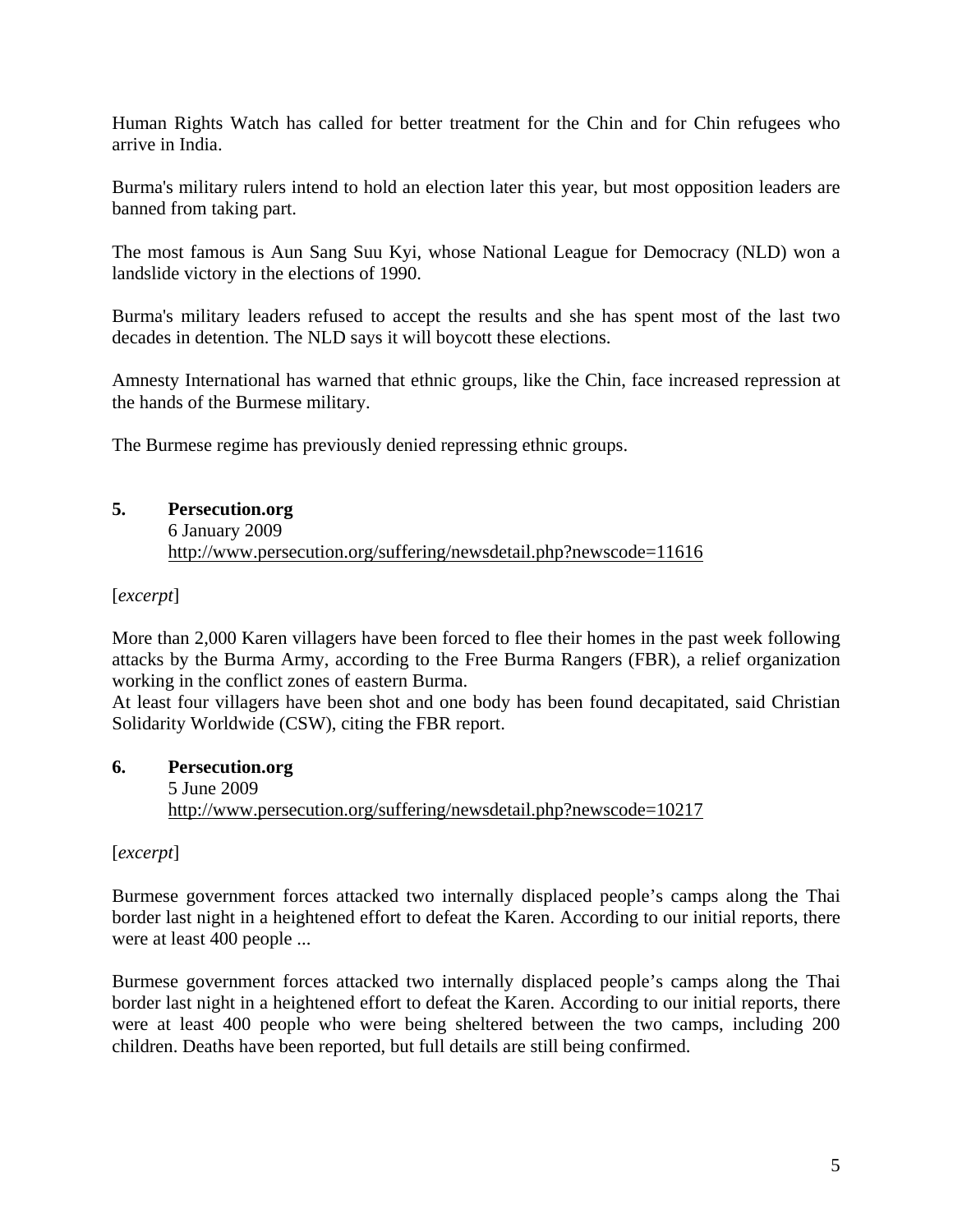Soldiers attacked the first camp during the middle of the night, crossed the river into Thailand, then returned and attacked the second camp from the Thai side of the border. ICC has received reports that all of the Karen soldiers who were guarding the children were killed. The children were trapped and could not flee into Burma because of landmines that were placed around their camp, so they were forced to attempt to swim the river into Thailand in the middle of the night. Many of the children were very small and could not swim, but initial reports indicate that most have survived.

ICC had recently finished construction of an orphanage (dorms, a school, and church building) in one of the camps that was attacked. In addition to the orphans, ICC had recently taken in another 60 persecuted and war-traumatized Karen children at the orphanage.

We are anxiously awaiting further news from our representatives on the ground who are in transit to the affected areas to assess the situation. The victims' immediate needs are rice, clothing, blankets, and sheets of plastic to help shelter them from the rain.

Because Thailand will sometimes send refugees back into the war zones they have fled, we would like to ask you to contact the Thai embassy in your own country, alert them to this situation, and politely request that they allow these refugees to be re-settled in Thailand.

ICC president Jeff King said, "This latest attack is part of the Burmese government's attempt at a final push at victory over the Karen people. The mode and brutality of these attacks is tragic yet unfortunately all too familiar. Rape and the killing of civilians and children seem to be their favorite methods of subduing the populace."

#### **7. Human Rights Watch: Report on Persecution of Christian in Burma**  27 January 2009 http://www.hrw.org/en/node/79892/section/6

[*excerpt*]

"In my village [in Chin State] there are only 60 households left. All the others have fled. There was a time when we had about 400 households. No one can live there because of these activities of the army. There are no more young people left…People are so poor now that none of us ever has a proper meal. We mostly have to live on watery gruel." (Quote from Chin Woman in Burma)

The Burma Army arrested me. They tortured me and put me in jail for one week. They beat me on my head and ears-I still have a hearing problem. Then the army forced me to work at road construction and repair the army camp. I spent one month in the army camp." (Quote from Christian Chin man who fled Burma in 2004.)

A Chin pastor who left Burma in February 2005 and is now living in New Delhi told Human Rights Watch, "When we meet the army we are shaking. There's no law for them. Whatever they want is law."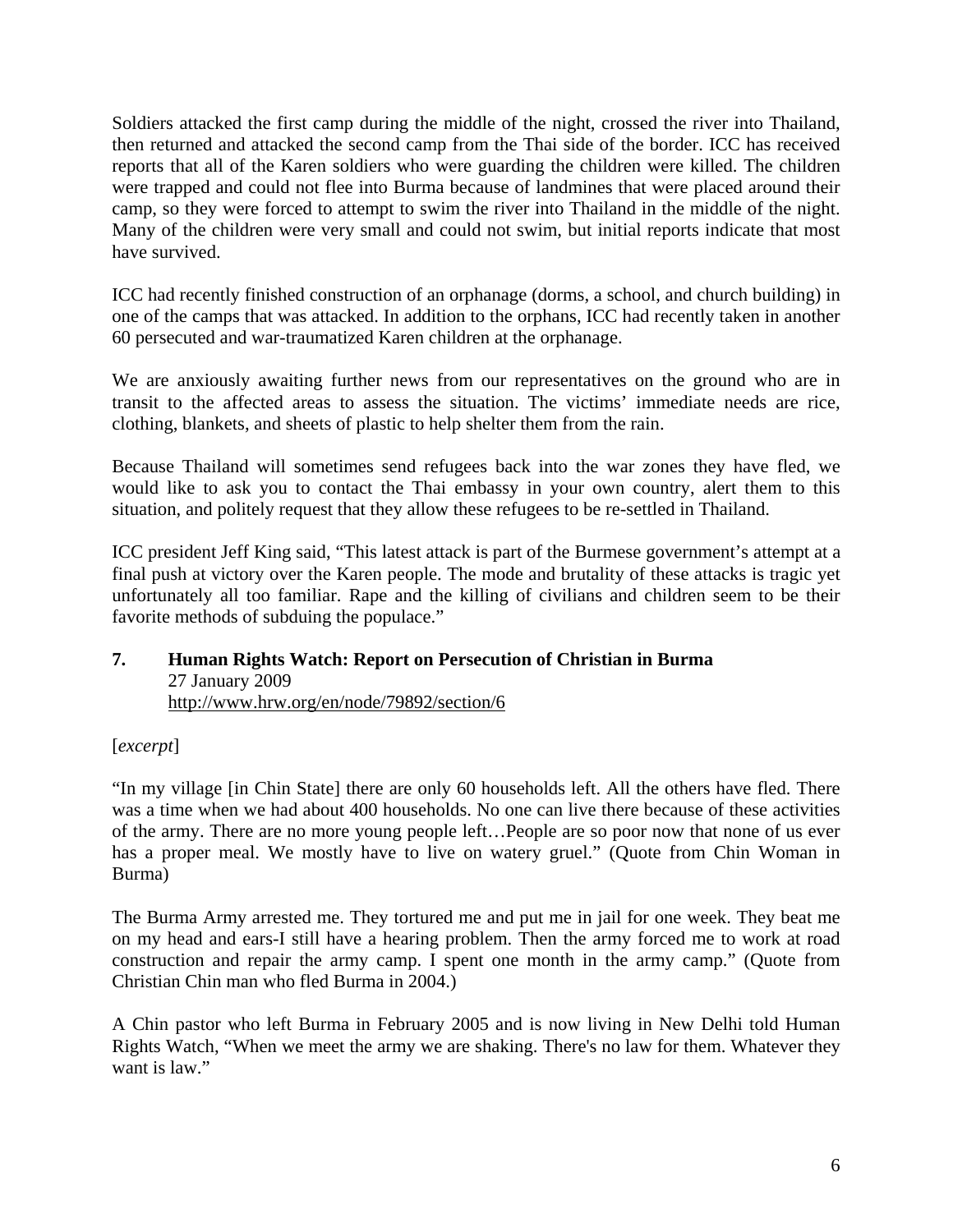Extrajudicial killings by the Tatmadaw in Chin State often occur in conjunction with other human rights abuses, such as arrest, torture, or forced labor. The Tatmadaw particularly target village headmen and those suspected of having contact with ethnic opposition groups, such as the Chin National Front (CNF) or its armed branch, the Chin National Army (CNA), for extrajudicial killings.

When interrogating detainees, security forces use torture to extract information and to punish, intimidate, and degrade anyone perceived as a potential threat to the military government—" [The police] beat me with a stick and they used the butt of their guns. They hit me in my mouth and broke my front teeth. They split my head open and I was bleeding badly. Repeatedly, they hit me in my back with their guns." (Quote from Chin Christian)

# **C. Other Minority Religious Discrimination**

**1. U.S. Commission of International Religious Freedom 2010 Annual Report - Myanmar**  http://www.uscirf. gov/ images/annual%20 report% 202010.pdf.

[*excerpt*]

In 2004, the UN Committee on the Rights of the Child expressed concern over the plight of Rohingya children, particularly with regard to the denial of their right to food, health care, and education, as well as to their ability to survive, develop, and enjoy their own culture and be protected from discrimination.

In 2007, a panel of UN experts, including the UN Special Rapporteur on Human Rights in Myanmar and the UN Special Rapporteur on Racism, Racial Discrimination, and Xenophobia, declared that the Burmese government's denial of citizenship to Rohingya Muslims "has seriously curtailed the full exercise of their civil political, economic, social and cultural rights and led to various discriminatory practices."

Enforcement of discrimination policies targeting Muslims widened in the past year…[T]he Burmese government maintained a campaign to create "Muslim Free Areas" in parts of Rakhine state. Military commanders have closed mosques and *madrassas*, stoked ethnic violence, and built pagodas in areas without a Buddhist presence, often with forced labor.

An estimated 300,000 Muslim Rohingya live in refugee camps in Bangladesh, Thailand, and other Southeast Asian countries. They often live in squalid conditions and face discrimination, trafficking, and other hardships. In April 2009, 800 additional Rohingyas fled to Bangladesh, complicating an already dire refugee situation. In July 2009, Bangladeshi security forces destroyed the dwellings of Rohingya refugees and began repatriating them to Burma. In December 2009, 9000 Rohingyas were repatriated, reportedly as part of a new energy agreement between Bangladesh and Burma. In 2008, the Thai military began pushing back out to sea the boats of Rohingya asylum seekers.

## **2. Human Rights Watch: Report on the Oppression of Rohingya Muslims in Myanmar**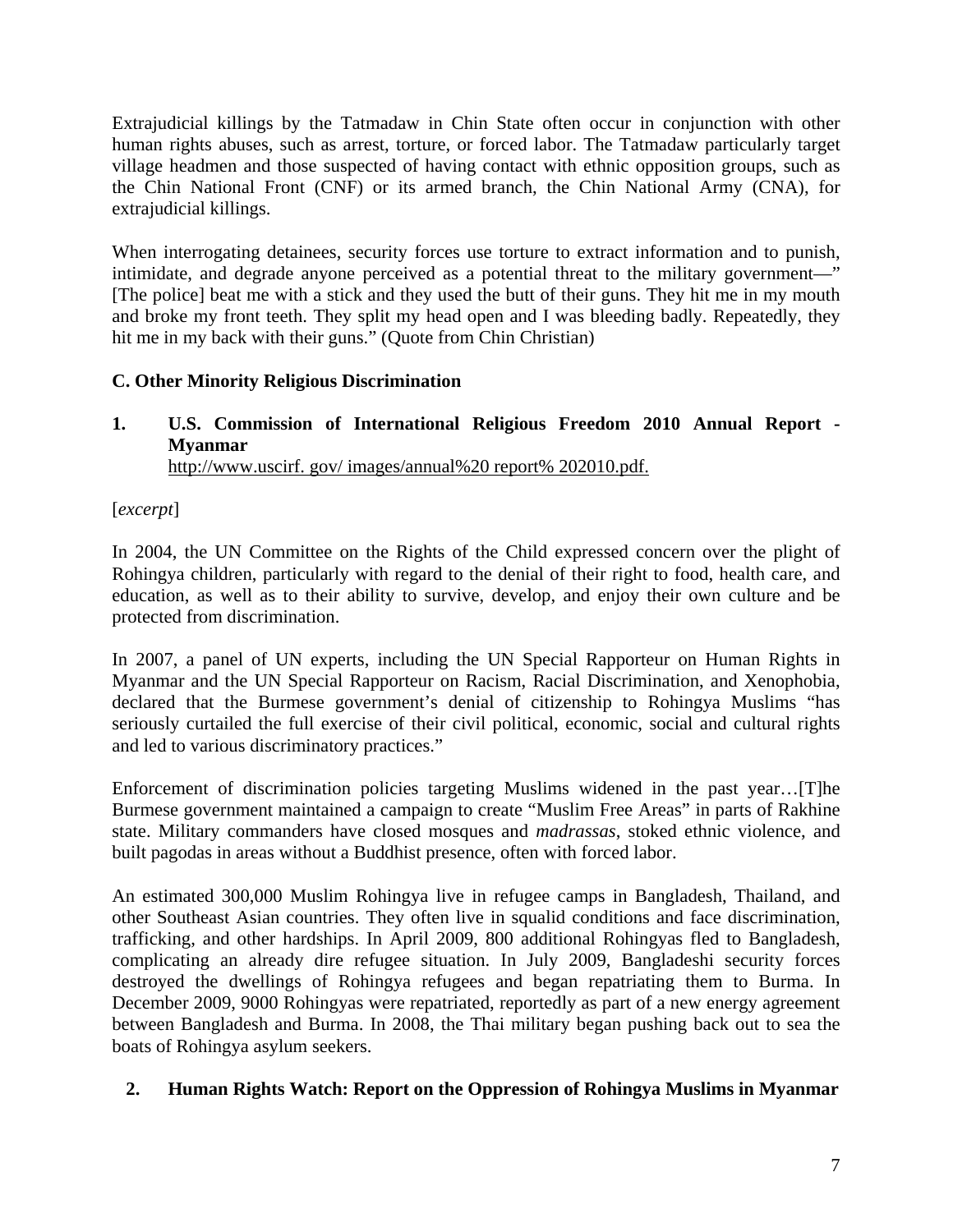#### 26 May 2009 http://www.hrw.org/en/node/83381/section/3

## [*excerpt*]

The Rohingya often are viewed as beneath even this level of disdain. This was starkly in evidence recently in a February 2009 letter from the Burmese Consul-General in Hong Kong, Ye Myint Aung, to his fellow heads of mission: "In reality, Rohingya are neither 'Myanmar People' nor Myanmar's ethnic group. You will see in the photos that their complexion is 'dark brown'. The complexion of Myanmar people is fair and soft, good looking as well… They are as ugly as ogres."

Even in Burma's dreadful human rights landscape, the ill-treatment of the Rohingya stands out. For decades they have borne the brunt of the military government's brutal state-building policies.

Some Rohingya communities have been confined to the outskirts of SPDC constructed "new villages," called *Na Ta La* (which stands for the SPDC's Ministry for Development of Border Areas and National Races, which administers the new village projects). This allows the military to monitor the Rohingya and seize their land for military-connected business projects. An estimated 100 new villages have been set up in northwestern Arakan, predominately for ethnic Burmese and Arakanese settlers who are given seized land and property. Displaced Rohingya populations often have to live close to these villages to be monitored by the settlers, and reports of human rights violations by *Na Ta La* settlers against Rohingya are widespread.

#### **3. Christian Solidarity Worldwide,** *reprinted by***, Persecution.org**  29 April 2010 http://www.persecution.org/suffering/newsdetail.php?newscode=12231

A press release urging counties to demand Myanmar's government give food and water to a monk imprisoned for political activism.

#### **4. U.S. Commission of International Religious Freedom 2010 Annual Report - Myanmar**  http://www.uscirf. gov/ images/annual%20 report% 202010.pdf.

## [*excerpt*]

In April 2009, authorities arrested two monks, U Chit Phay and U Aung Soe Wai, after they led a prayer meeting for the release of the democratic political activist leader Aung San Suu Kyi. Also in April, a group of approximately 50 members of the opposition National League for Democracy were arrested after assembling for prayer at the Zee Phyu Village pagoda in Rakhine province.

In March 2009, two monks were arrested and sentenced to five years imprisonment with hard labor for allegedly planning to hold a ceremony to support the All Burma Monk's Association.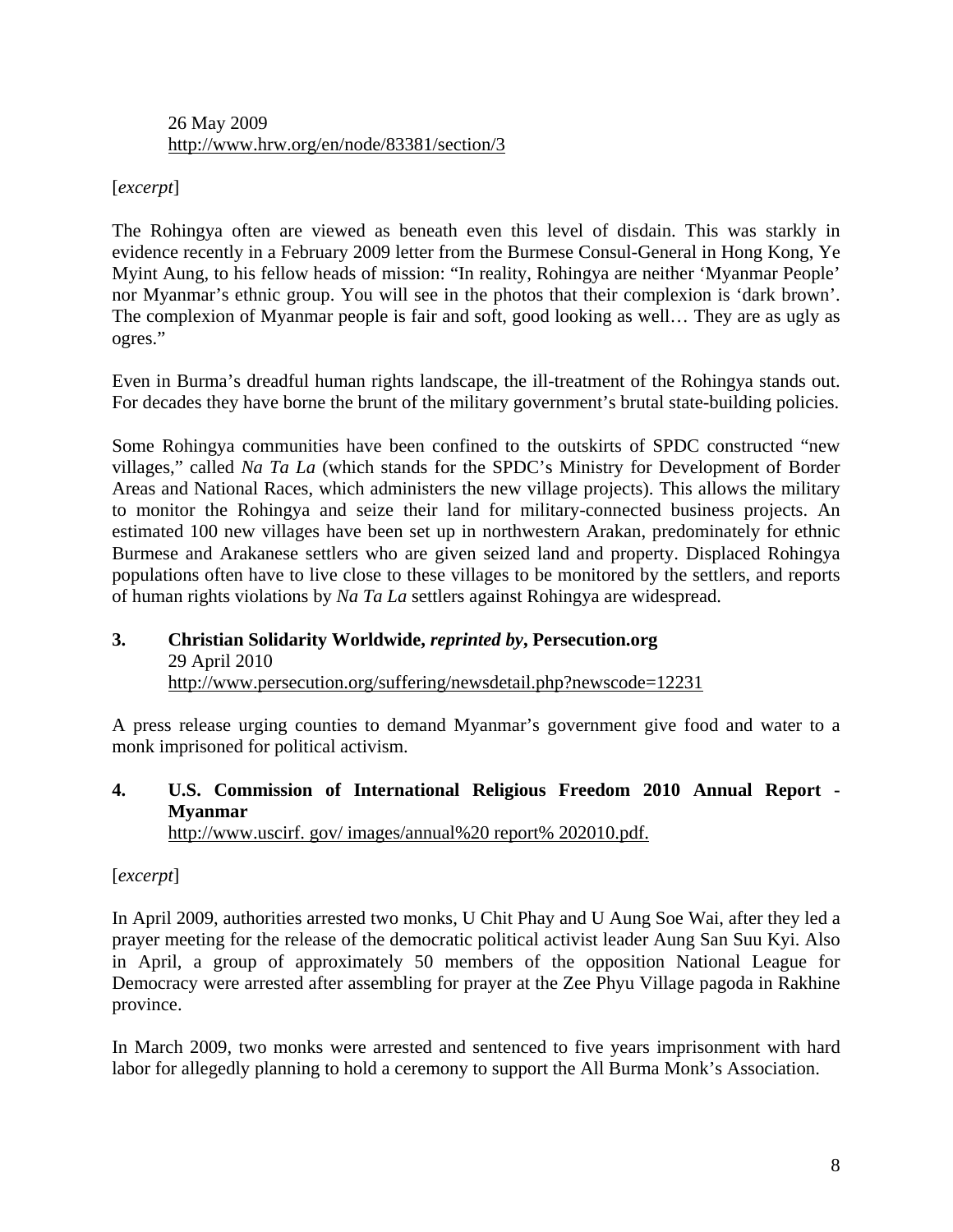In August 2008, authorities arrested monks U Damathara and U Nandara, both from the Thardu monastery in Rangoon. Their current whereabouts are unknown.

The importance of Buddhism in Burma's life and culture is critical to understanding the significance of the September 2007 protests. Following the arrest, detention, and beating of activists who organized the initial protests against government increases in fuel prices, Buddhist monks took over the leadership of growing demonstrations. The monks broadened the scope of the protests and began calling for the release of all political prisoners and the initiation of a process leading to democratization in the country. In the ensuing weeks, Buddhist monks organized peaceful demonstrations in most of Burma's major cities. After the SPDC ordered the military to crack down on the monk-led demonstrations, there were reports of at least 30 deaths, although some experts estimate that the actual number was much higher. Journalists and activists in Burma state that at least 4,000 people, an unknown portion of whom were monks, were arrested during the crackdown, with estimates that between 500 and 1,000 remained in detention months later. Many of the detained reportedly have been mistreated or tortured. Given the lack of transparency in Burma, it is difficult to determine how many people remain in prison or are missing. A September 2009 Human Rights Watch report claims that, at that time, 240 monks were still in prison for their roles in the 2007 protests. In addition, since the crackdown, hundreds of Buddhist monks have fled to Thailand seeking asylum. They have reported torture, forced defrocking, hard labor, and other deprivations during detention.

## **5. UN Human Rights Council Special Rapporteur on the situation of human rights in Myanmar**

http://daccess-dds ny.un.org/doc/UNDOC/GEN/G10/119/15/PDF/G1011915.pdf?OpenElement

## [*excerpt*]

The Committee on the Elimination of Discrimination against Women has expressed deep concern at the high prevalence of sexual and other forms of violence, including rape, perpetrated against rural women from the Shan, Mon, Karen, Palaung and Chin ethnic groups by members of armed forces. The Committee also expressed concern at the apparent impunity of the perpetrators of such violence, although a few cases have been prosecuted, and at reports of threats against and intimidation and punishment of the victims.

Despite measures by the Government of Myanmar to prevent and halt the recruitment and use of child soldiers, these practices still persist in the military and by non-State actors. Children from vulnerable poor families are particularly at risk of being lured into the military with promises of jobs and food. There have been reports of threats of arrests to children who refuse to join the military.

Non-State armed groups have recruited and used children, including through forced recruitment. Although the situation has been well documented by several NGOs, due to the restrictions in access to the border areas the United Nations has been unable to monitor and verify the presence of children in these groups. A United Nations country task force has been established as a monitoring and reporting mechanism, but the effective functioning of such a mechanism requires strengthened capacity, unhindered access, freedom of movement and witness protection